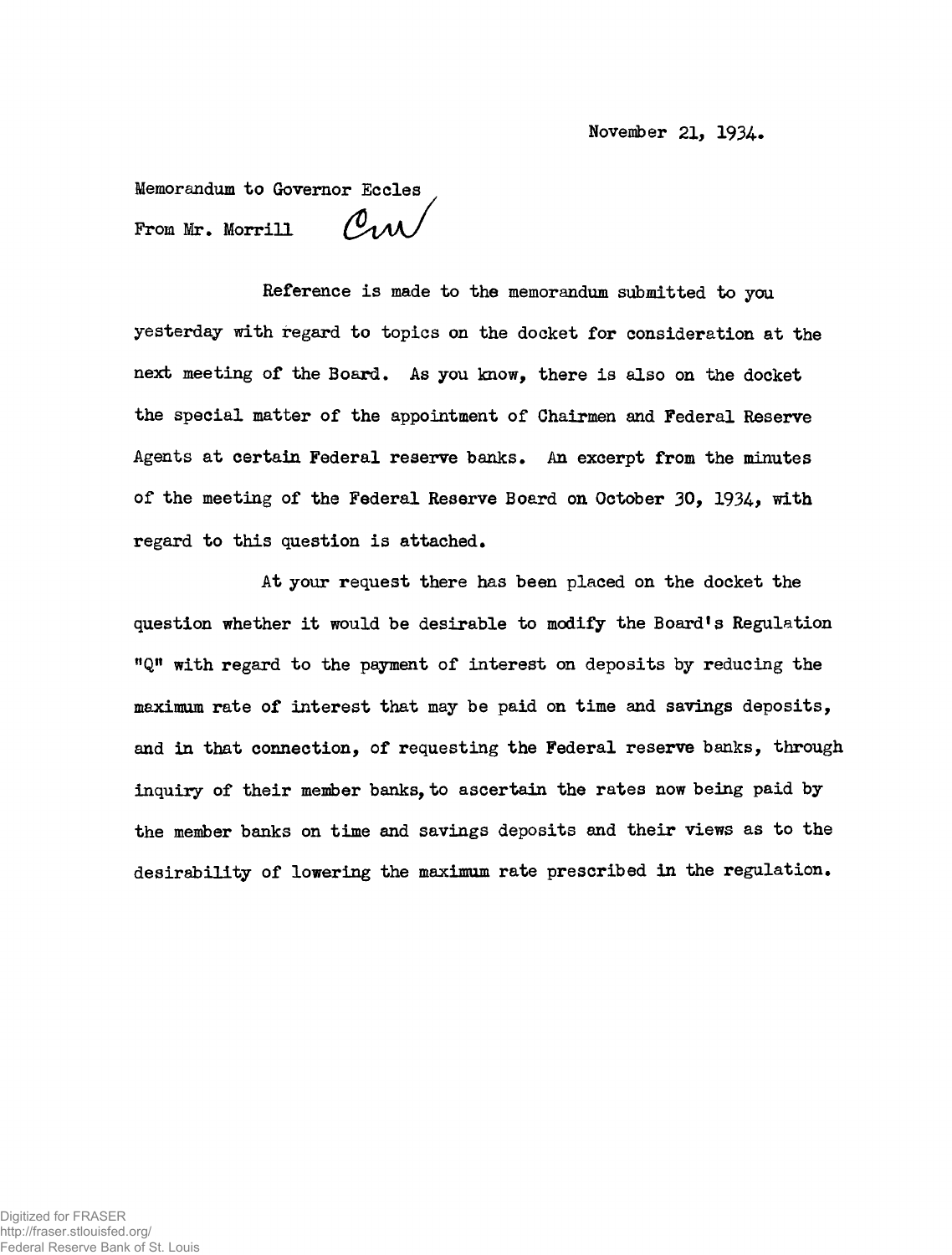## October 50, 1954

Mr. Thomas then stated that there were two matters which he •wished to take up with the Board, one, the question of further action with respect to changes in the Federal Reserve Agents at New York, Chicago and Dallas  $* * *$ . In this connection Mr. Thomas said that he had invited Secretary Morgenthau to attend this meeting but that Secretary Morgenthau was unable to attend because he was engaged in another meeting, and that Mr. O'Connor, the Comptroller of the Currency, is out of the city. Mr. Thomas said that, in view of the inability of the Secretary of the Treasury to be present, he had suggested that the Secretary arrange to have Under Secretary Coolidge come to the meeting for the purpose of making any statement to the Board that the Secretary might desire to have him offer, particularly concerning the Havana situation.

Mr. Coolidge thereupon said that the Secretary hoped that the Board would postpone action upon the changes in Federal reserve agents until the new Governor of the Board is appointed, which he thought would be very soon. \*\*\*

Mr. Thomas then asked Governor Black to state his views regarding the matter as he had previously stated them to Mr. James, Mr. Hamlin and Mr. Thomas.

Thereupon, Governor Black made the following statement:

tfMr. Hamlin telephoned me at Atlanta and asked me if I could come up here as he had some matters upon which he wanted my advice. I came to Washington and the only Board members who were here were Messrs. Hamlin, James and Thomas, and we had a conference during which we discussed two subjects.\*  $*$  \* We then took up the question as to the proposed changes in several Federal reserve agents. The Board will recall that in the early part of June we had discussed that matter very fully with the idea that it would be well to build up and strengthen the system in making changes in personnel and at that time action was taken looking to a change of Federal reserve agents at New York, Chicago and Dallas. I discussed that question that day with these three members of the Board and told them that I felt that as we had waited three months and done nothing about it and I personally doubted whether anything would be done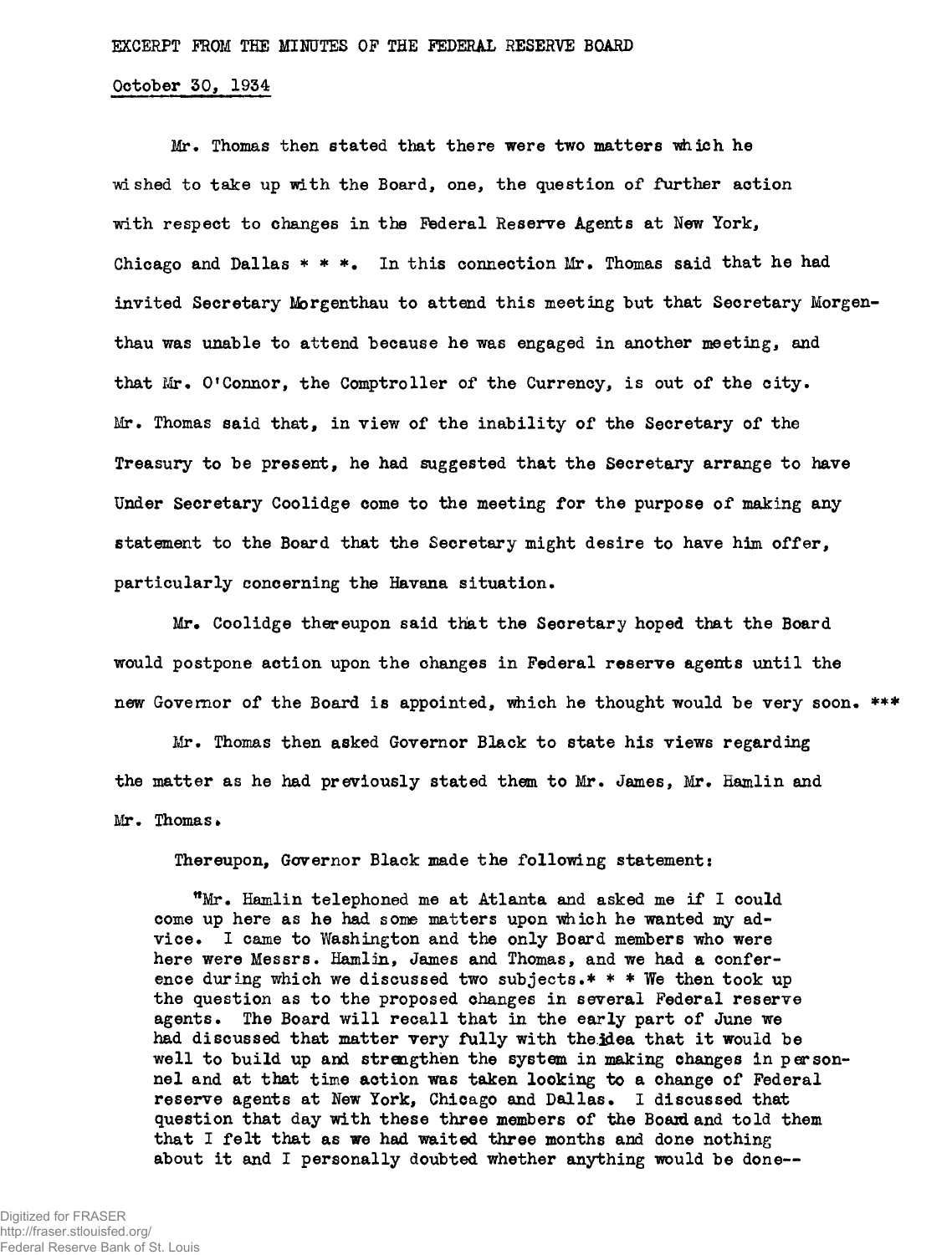ffof course I did not know about the developments at Chicago-- that if nothing was to be done I thought it would be advantageous to let the present men know that nothing would be done; for two reasons, first, that they were entitled to know, and second, that if the Board were not going to make the changes the first of January I thought the good will of those men and their associates should be conserved. I think that was all that was said on the subject at that time except that Mr. James, Mr. Thomas and Mr. Hamlin, as I recall it, agreed with that conclusion and as I took it were going to urge that no change be made. I did not urge that no change be made but simply said that if no change, were going to be made advantage should be taken of the situation in the manner I suggested.<sup>"</sup>

At this point Mr, Thomas said that he recalled that he got the impression that it was Governor Black's opinion that no change should be made and Mr. Thomas added that he had that opinion at that time. Governor Black replied:

"You, of course, realize that I was not trying to impress my view upon you; that I had simply been called back here for consultation and that I gave you my idea regarding the matter."

Mr. Szymczak then made the following statement:

In the case of Chicago, Mr. Stevens was reappointed last year with the definite understanding that at the end of this year he would resign as class "C" director because class "C' directors are appointed for three years and he, of course, was reappointed also as Federal Reserve Agent and Chairman of the Board only for a year. That is in the record. On ,June 29, 1934, his name was among the three that were being considered for changes. Immediately after that I called in Mr. Stevens and told him that he was expected to resign at the end of this year in accordance with the action of the Board on June 29 and told him that I was giving him sufficient notice in accordance with the instructions of the Board so that he could make arrangements if he saw fit so that by the end of the year he could step out very gracefully by finding himself another place instead of having it appear that he was being thrown out of the bank. I then visited several of the districts and instituted steps to find a successor for Mr. Stevens, and when I came back Stevens communicated with me again and asked whether the Board had changed its mind and I told him that it had not. I then went away for a trip of six weeks, during which I visited nearly all of the Federal reserve districts, including the seventh district, and came back on the 8th of September, In the meantime, I was looking for someone to succeed Mr. Stevens because I had no information that there was any discussion here at any time that perhaps there should be no changes made. I arrived here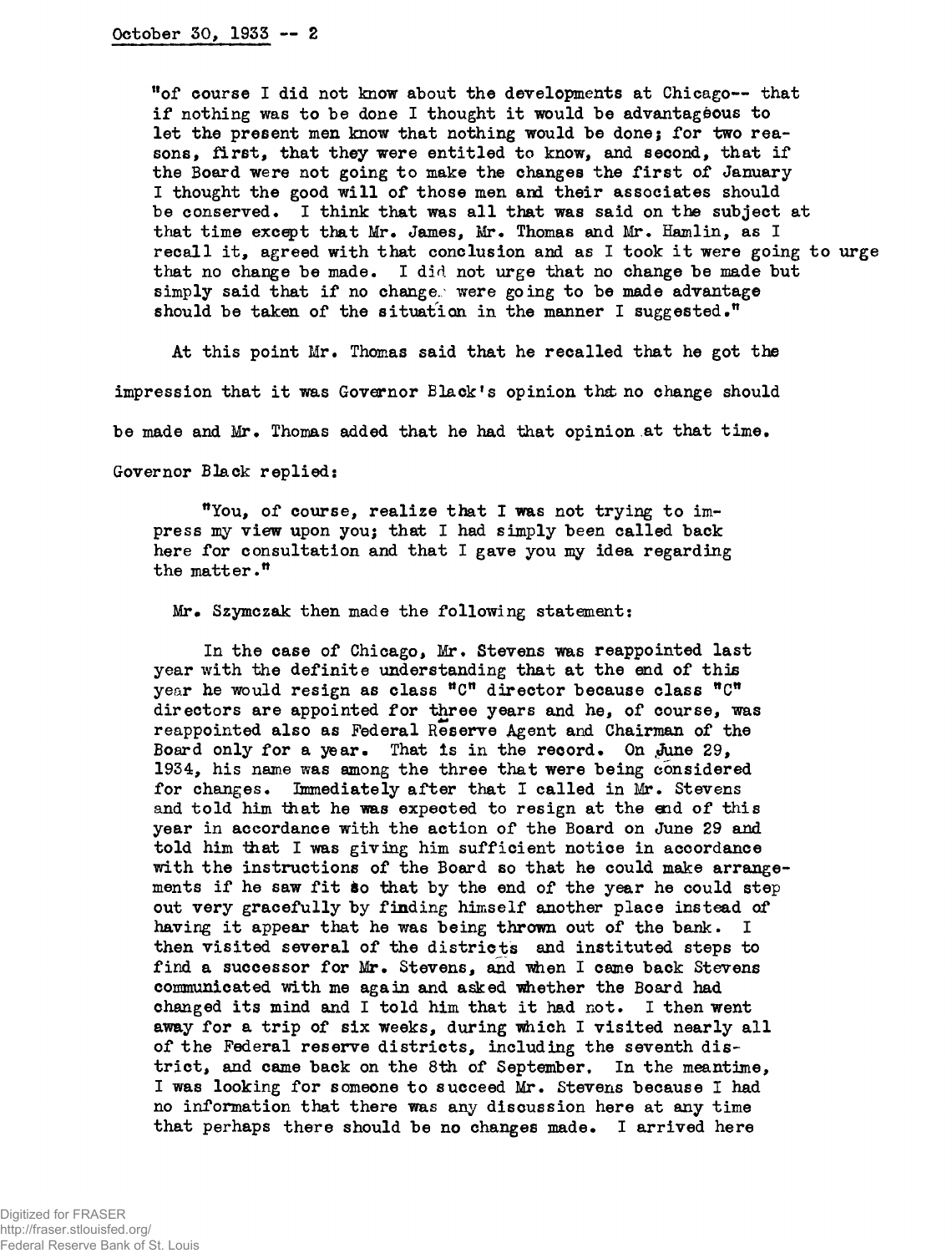<sup>w</sup>on September 8 with several names under consideration and immediately received a call from Mr. Thomas over the telephone. He stated to me that perhaps there would be no changes made in Federal reserve agents and I said that I would like to discuss it with him on Monday. On Monday, the tenth of September, I told Mr. Thomas that I had gone so far in this matter in Chicago that I thought the committee might have something to report as soon as the other member of the commitee returned--Mr. Miller being then on the Pacific Coast. I brought that to the attention also of the other individual members of the Board. I think that if the Board were going to change its position it should have been done as soon as possible so that I could withdraw the consideration of anybody and notify Mr. Stevens, but from the 10th day of September until just the other day, while there have been informal discussions here and there, nothing had been done. Every once in a while Stevens has called me up and asked me whether anything had been done and I have told him there had not. I told him that it was up to him to find himself some place else to go to work and to resign in due time so that we could appoints somebody. I discussed the matter quite fully with Dr. Miller and we prepared a report recommending a name that we agreed upon. It seems to me that, in discussing the Chicago, Dallas and New York cases, the Chicago situation is entirely different from any other situation because we had proceeded as far as we had in that case. Our recommendation is now in the hands of the Secretary of the Board for the consideration of the Board. The Board can do with the recommendation whatever it sees fit to do but it seems to me that we have gone pretty far in the Chicago case and that we must do something."

 $\star$ 

Mr. Miller asked Governor Black whether he had considered in the case of Chicago the disclosures in connection with the affairs of the Continenatal Illinois National Bank and Trust Company in which it appeared that Mr. Stevens was involved and Governor Black replied that he had not because the Board had discussed that matter very fully and decided at the time that it would not displace Mr. Stevens because of that matter. Governor Black added that the members of the Board thought that with respect to the Federal Reserve Agents at Chicago and some other places in the System the personnel was patently weak and that he was perfectly willing to take his part of the responsibility for having started the movement last June to replace certain ones with stronger men, but that at the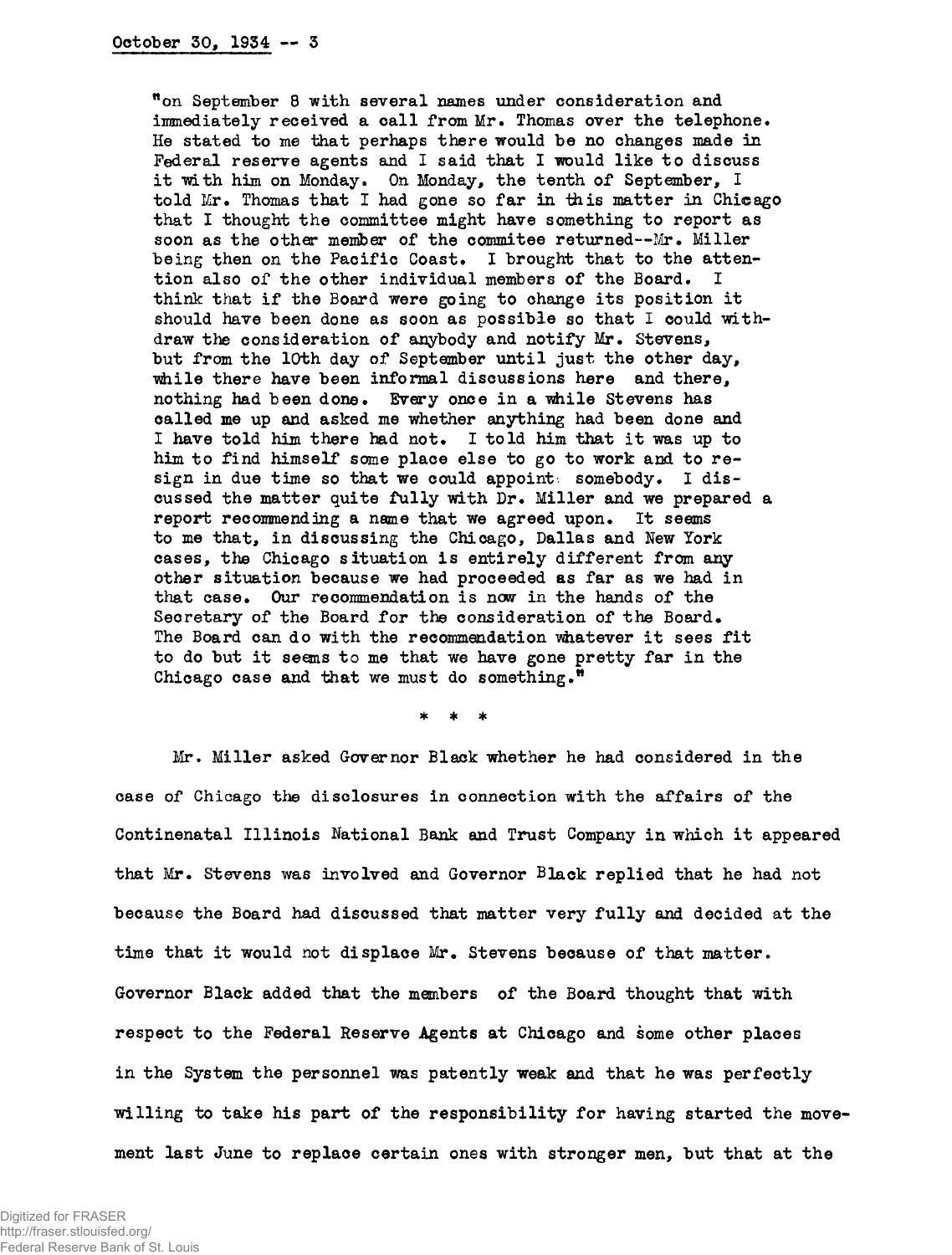## October 30, 1934 — 4

conference probably a month ago his thought was that nothing had been done, that he did not know that anything was going to be done and that, if nothing was going to be done, the Board should get the good effect of informing the men accordingly.

Mr. Szymczak then stated that he told the manbers of the Board before he left on his six weeks' trip that he had called Mr. Stevens in and told him the views of the Board and that when he returned on September 10 he stressed to the members of the Board the fact that he had found somebody to take Mr. Stevens' place so that it seemed to him that that case had gone so far now that if the Board were going to do anything else it should have done it before this time.

Mr. Miller then asked Governor Black whether he felt that action in Chicago and not elsewhere would be objectionable from the point of view of the System, and Governor Black replied that he did not feel so; that Mr. Stevens was notified a year ago that this would be his last year so that he had a year's notice; that he was patently weak; and further that, Mr. Szymczak having notified him and having found another man and being prepared to make a recommendation, he did not think a change in Chicago would do anything except to strengthen the System.

Mr. Hamlin said that he under stood that the Secretary of the Treasury had asked that the matter be taken up by the full Board and it seemed to him that it could wait until November 15 when there would be a full Board.

Mr. Szymozak said that he had no objeotion to that course if it were the wish of the Board but he desired to point out how far the Board and its committee had gone and that the committee's recommendation was on file.

Mr. Miller indicated that he had no objection to the matter going